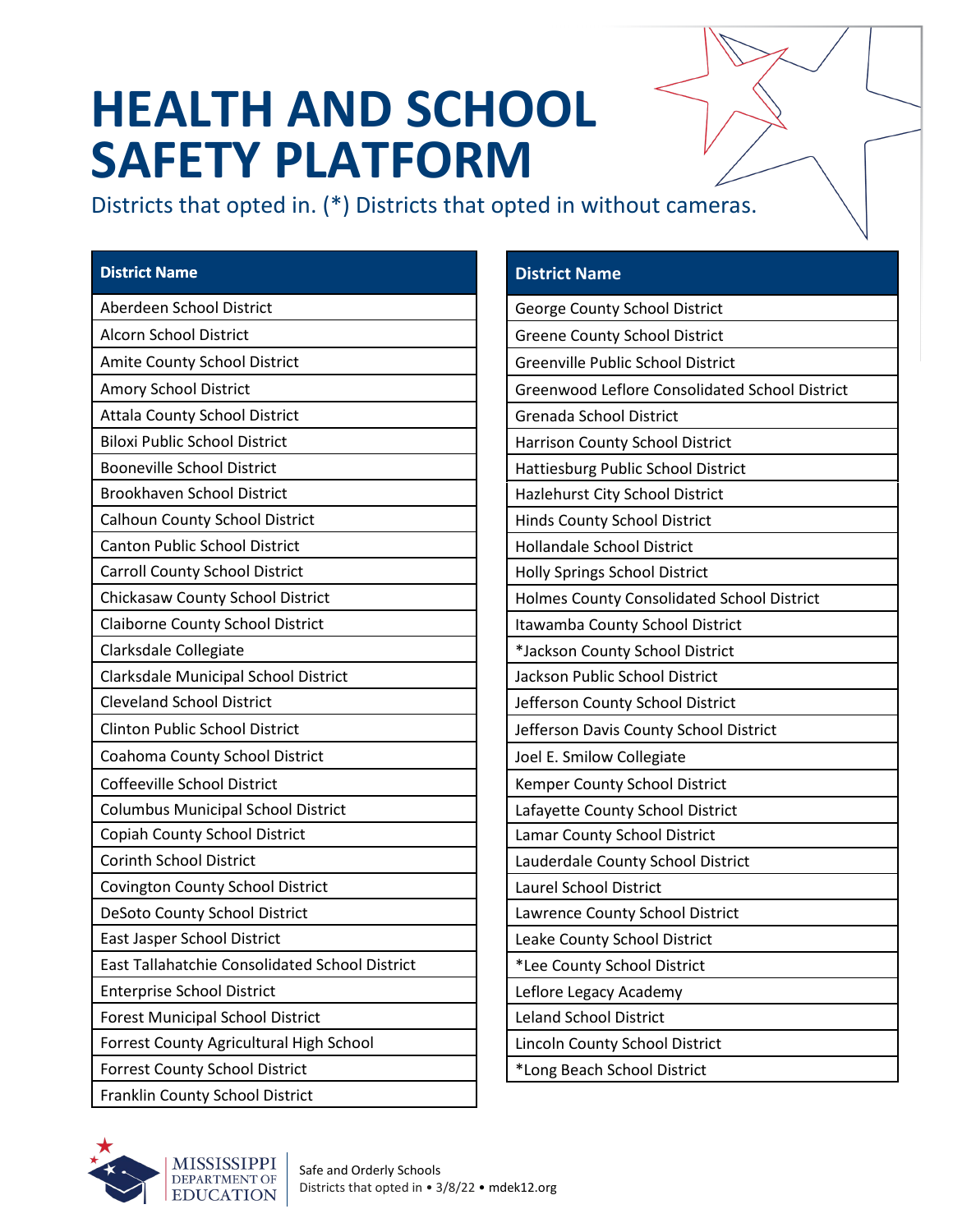### **District Name**

| *Madison County School District                      |
|------------------------------------------------------|
| Lowndes County School District                       |
| Marion County School District                        |
| Marshall County School District                      |
| McComb Separate School District                      |
| <b>Meridian Public Schools</b>                       |
| Midtown Public Charter School                        |
| Mississippi Achievement School District (Yazoo City) |
| Mississippi Achievement School District (Humphreys)  |
| Mississippi School of the Arts                       |
| Monroe County School District                        |
| MS Schools for the Deaf and the Blind                |
| Natchez-Adams School District                        |
| Neshoba County School District                       |
| <b>Nettleton School District</b>                     |
| New Albany Public School District                    |
| <b>Newton County School District</b>                 |
| <b>Newton Municipal School District</b>              |
| North Bolivar Consolidated School District           |
| North Panola School District                         |
| *North Pike Consolidated School District             |
|                                                      |
| North Tippah Consolidated School District            |
| Noxubee County School District                       |
| Ocean Springs School District                        |
| Okolona Municipal Separate School District           |
| Oxford School District                               |
| Pascagoula-Gautier School District                   |
| *Pass Christian Public School District               |
| <b>Pearl Public School District</b>                  |
| *Pearl River County School District                  |
| Perry County Schools                                 |
| <b>Petal School District</b>                         |
| Philadelphia Public School District                  |
| Picayune School District                             |
| Pontotoc City Schools                                |

\*Pontotoc County School District

## **District Name**

| Poplarville Separate Municipal School District     |
|----------------------------------------------------|
| <b>Prentiss County School District</b>             |
| Quitman County School District                     |
| Quitman Municipal School District                  |
| Rankin County School District                      |
| <b>Reimagine Prep</b>                              |
| <b>Scott County School District</b>                |
| Senatobia Municipal School District                |
| *Simpson County School District                    |
| <b>Smilow Prep</b>                                 |
| Smith County School District                       |
| South Delta School District                        |
| South Panola School District                       |
| South Pike School District                         |
| South Tippah School District                       |
| Starkville Oktibbeha Consolidated School District  |
| <b>Stone County School District</b>                |
| Sunflower County Consolidated School District      |
| <b>Tate County School District</b>                 |
| The Mississippi School for Mathematics and Science |
| Tishomingo County School District                  |
| <b>Tunica County School District</b>               |
| <b>Tupelo Public School District</b>               |
| <b>Union County School District</b>                |
| Union Public School District                       |
| Vicksburg Warren School District                   |
| <b>Walthall County School District</b>             |
| <b>Water Valley School District</b>                |
| <b>Wayne County School District</b>                |
| <b>West Bolivar Consolidated School District</b>   |
| West Jasper School District                        |
| <b>West Point Consolidated School District</b>     |
| West Tallahatchie School District                  |
| Western Line School District                       |
| <b>Wilkinson County School District</b>            |
| Winona-Montgomery Consolidated School District     |
| <b>Yazoo County School District</b>                |